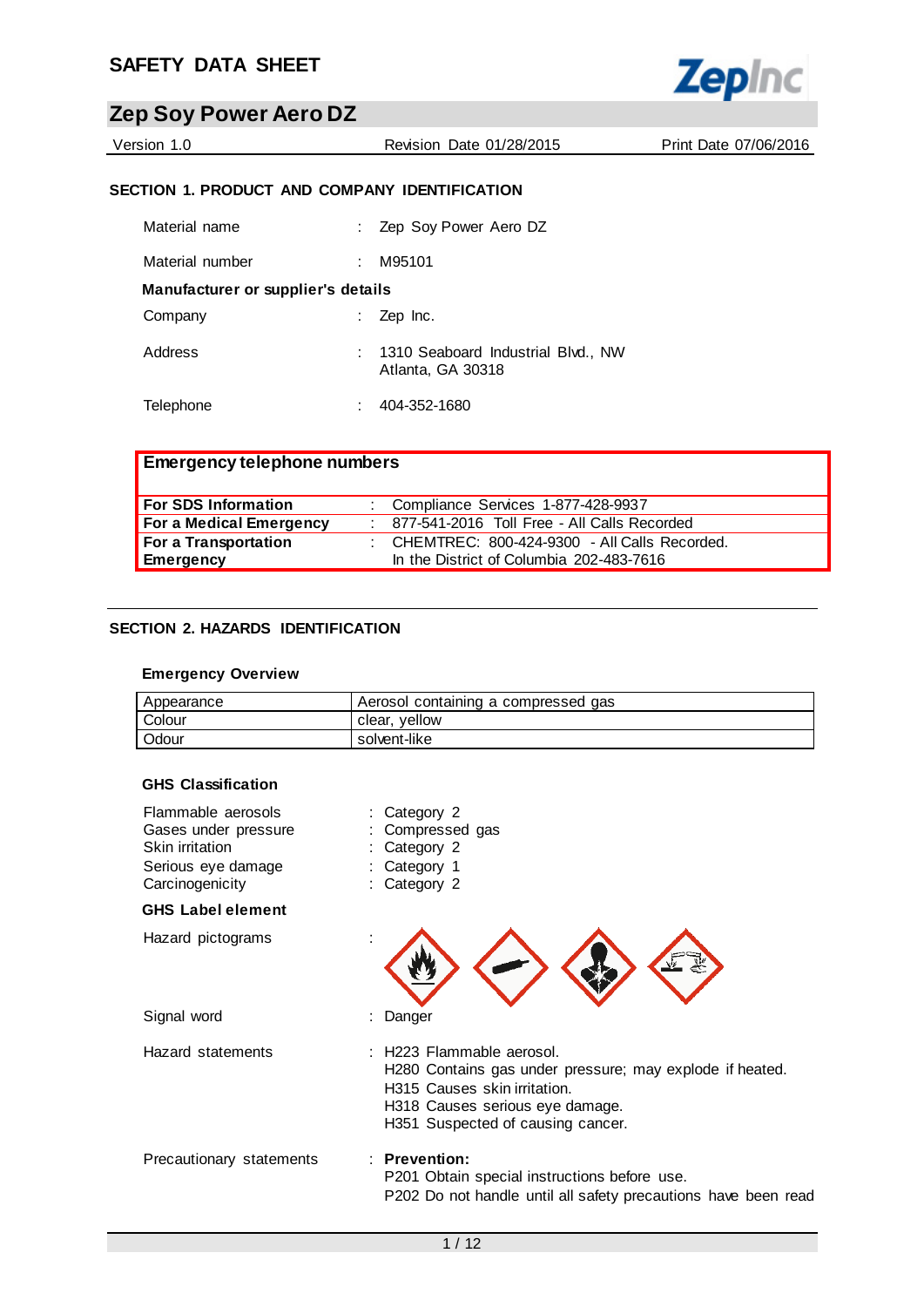

| Version 1.0                     | Revision Date 01/28/2015                                                                                                                                                                                                                                                                                                                              | Print Date 07/06/2016 |
|---------------------------------|-------------------------------------------------------------------------------------------------------------------------------------------------------------------------------------------------------------------------------------------------------------------------------------------------------------------------------------------------------|-----------------------|
|                                 | and understood.<br>P210 Keep away from heat, hot surfaces, sparks, open flames<br>and other ignition sources. No smoking.<br>P211 Do not spray on an open flame or other ignition source.<br>P251 Pressurized container: Do not pierce or burn, even after                                                                                            |                       |
|                                 | use.<br>P264 Wash skin thoroughly after handling.                                                                                                                                                                                                                                                                                                     |                       |
|                                 | P280 Wear eye protection/ face protection.<br>P280 Wear protective gloves.                                                                                                                                                                                                                                                                            |                       |
|                                 | P281 Use personal protective equipment as required.<br>Response:                                                                                                                                                                                                                                                                                      |                       |
|                                 | P302 + P352 IF ON SKIN: Wash with plenty of soap and water.<br>P305 + P351 + P338 + P310 IF IN EYES: Rinse cautiously with<br>water for several minutes. Remove contact lenses, if present<br>and easy to do. Continue rinsing. Immediately call a POISON<br>CENTER or doctor/ physician.<br>P308 + P313 IF exposed or concerned: Get medical advice/ |                       |
|                                 | attention.<br>P332 + P313 If skin irritation occurs: Get medical advice/                                                                                                                                                                                                                                                                              |                       |
|                                 | attention.<br>P362 Take off contaminated clothing and wash before reuse.<br>Storage:                                                                                                                                                                                                                                                                  |                       |
|                                 | P405 Store locked up.<br>P410 + P412 Protect from sunlight. Do not expose to                                                                                                                                                                                                                                                                          |                       |
|                                 | temperatures exceeding 50 °C/ 122 °F.<br>Disposal:                                                                                                                                                                                                                                                                                                    |                       |
|                                 | P501 Dispose of contents/container in accordance with local<br>regulation.                                                                                                                                                                                                                                                                            |                       |
| <b>Potential Health Effects</b> |                                                                                                                                                                                                                                                                                                                                                       |                       |
| Carcinogenicity:                |                                                                                                                                                                                                                                                                                                                                                       |                       |
| <b>IARC</b>                     | Group 2B: Possibly carcinogenic to humans                                                                                                                                                                                                                                                                                                             |                       |
| <b>ACGIH</b>                    | cumene<br>No component of this product present at levels greater than or<br>equal to 0.1% is identified as a carcinogen or potential                                                                                                                                                                                                                  | 98-82-8               |
| <b>OSHA</b>                     | carcinogen by ACGIH.<br>No component of this product present at levels greater than or<br>equal to 0.1% is identified as a carcinogen or potential<br>carcinogen by OSHA.                                                                                                                                                                             |                       |
| <b>NTP</b>                      | No component of this product present at levels greater than or<br>equal to 0.1% is identified as a known or anticipated carcinogen<br>by NTP.                                                                                                                                                                                                         |                       |

## **SECTION 3. COMPOSITION/INFORMATION ON INGREDIENTS**

Substance / Mixture : Mixture

## **Hazardous components**

| <b>Chemical Name</b>                        | <sup>I</sup> CAS-No. | Concentration [%] |
|---------------------------------------------|----------------------|-------------------|
| Distillates (petroleum), hydrotreated light | 64742-47-8           | $1 > = 30 - 50$   |
| Alcohols, C9-11, ethoxylated                | 68439-46-3           | $ >= 1 - < 5$     |
| carbon dioxide                              | 124-38-9             | $\ge$ - 1 - < 5   |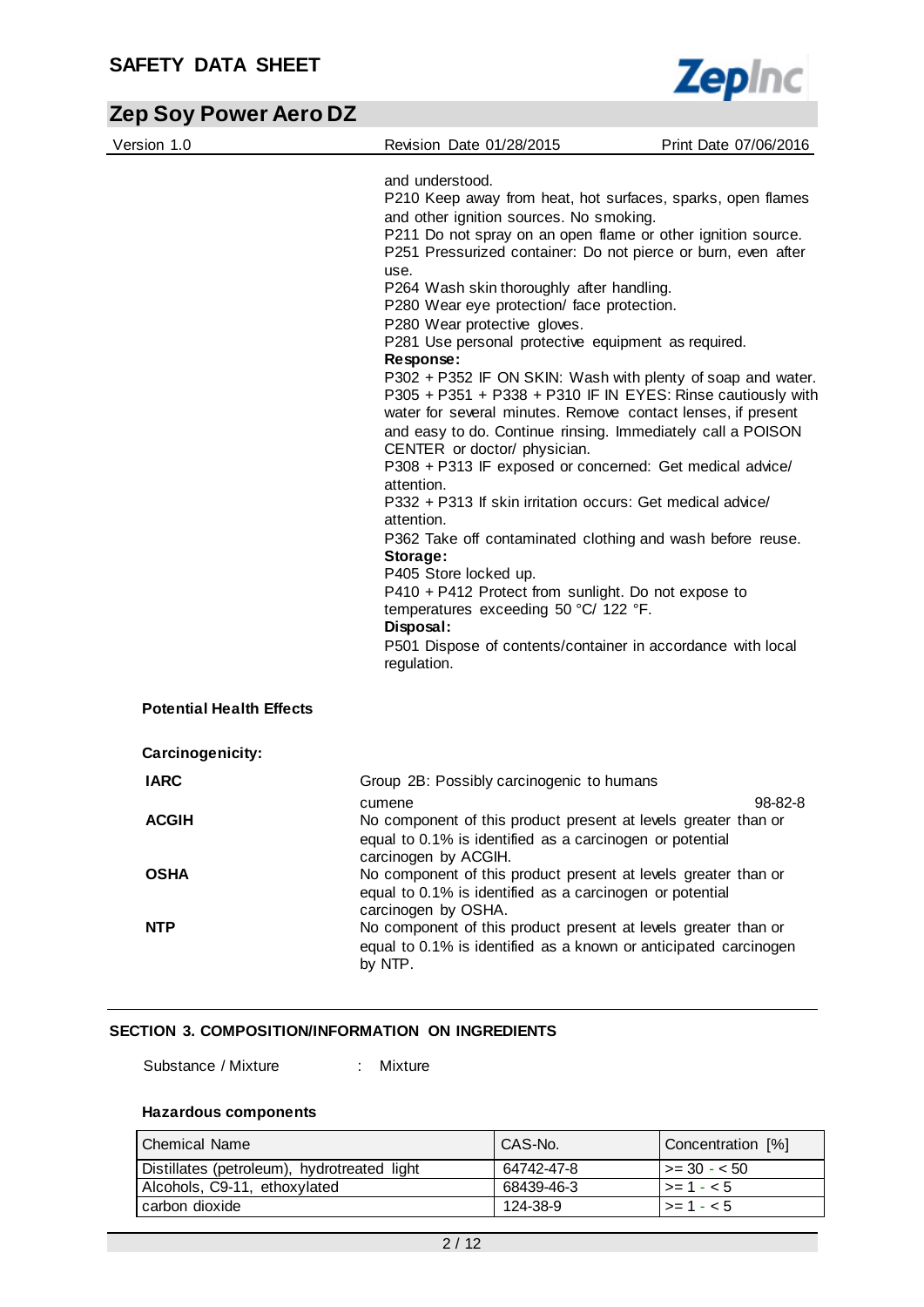## **SAFETY DATA SHEET**



# **Zep Soy Power Aero DZ**

| Version 1.0                   | Revision Date 01/28/2015 | Print Date 07/06/2016 |
|-------------------------------|--------------------------|-----------------------|
| 1,2,4-trimethylbenzene        | 95-63-6                  | $\vert$ >= 1 - < 5    |
| mesitylene                    | 108-67-8                 | $>= 1 - 5$            |
| 1,2,3-trimethylbenzene        | 526-73-8                 | $>= 1 - 5$            |
| Alcohols, C12-16, ethoxylated | 68551-12-2               | $>= 1 - 5$            |

## **SECTION 4. FIRST AID MEASURES**

| General advice          | : Move out of dangerous area.<br>Consult a physician.<br>Show this safety data sheet to the doctor in attendance.<br>Do not leave the victim unattended.                                                                                                                                                                                                         |
|-------------------------|------------------------------------------------------------------------------------------------------------------------------------------------------------------------------------------------------------------------------------------------------------------------------------------------------------------------------------------------------------------|
| If inhaled              | : If unconscious place in recovery position and seek medical<br>advice.<br>If symptoms persist, call a physician.                                                                                                                                                                                                                                                |
| In case of skin contact | : Take off contaminated clothing and shoes immediately.<br>Get medical attention if irritation develops and persists.<br>Wash contaminated clothing before re-use.<br>Wash off immediately with plenty of water for at least 15<br>minutes.                                                                                                                      |
| In case of eye contact  | : Small amounts splashed into eyes can cause irreversible<br>tissue damage and blindness.<br>Continue rinsing eyes during transport to hospital.<br>Remove contact lenses.<br>Protect unharmed eye.<br>Keep eye wide open while rinsing.<br>If eye irritation persists, consult a specialist.<br>Rinse immediately with plenty of water for at least 15 minutes. |
| If swallowed            | : Clean mouth with water and drink afterwards plenty of water.<br>Keep respiratory tract clear.<br>Never give anything by mouth to an unconscious person.<br>If symptoms persist, call a physician.<br>DO NOT induce vomiting unless directed to do so by a<br>physician or poison control center.<br>Take victim immediately to hospital.                       |

## **SECTION 5. FIREFIGHTING MEASURES**

| Suitable extinguishing media            | : Alcohol-resistant foam<br>Carbon dioxide (CO2)<br>Dry chemical               |
|-----------------------------------------|--------------------------------------------------------------------------------|
| Unsuitable extinguishing<br>media       | : High volume water jet                                                        |
| Specific hazards during<br>firefighting | : Do not allow run-off from fire fighting to enter drains or water<br>courses. |
| Hazardous combustion<br>products        | : Carbon dioxide (CO2)<br>Carbon monoxide<br>Smoke                             |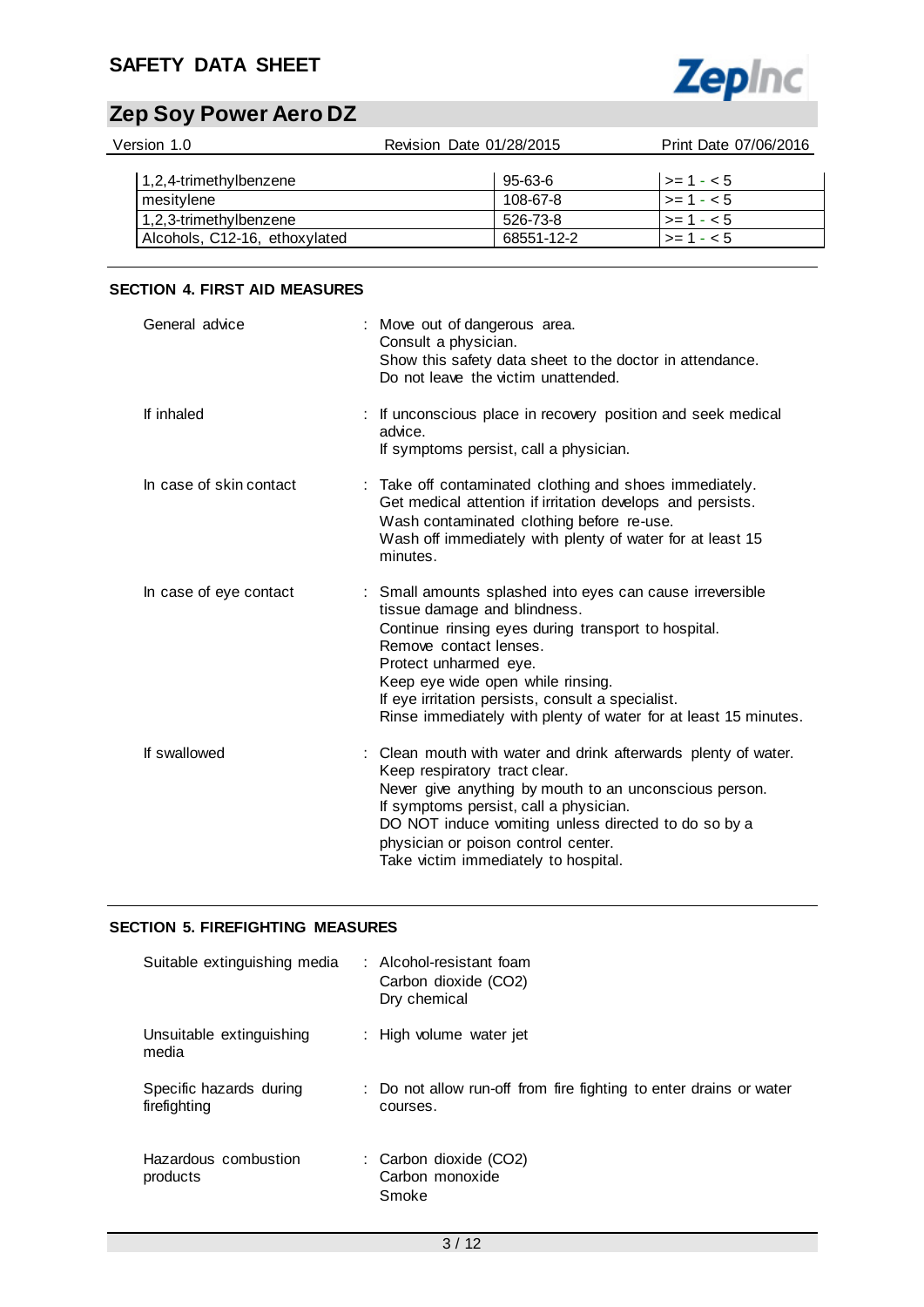

| Version 1.0                                      | Revision Date 01/28/2015                                                                                                                                                                                                                                                                                                                                                                 | Print Date 07/06/2016 |
|--------------------------------------------------|------------------------------------------------------------------------------------------------------------------------------------------------------------------------------------------------------------------------------------------------------------------------------------------------------------------------------------------------------------------------------------------|-----------------------|
| Specific extinguishing<br>methods                | : Use extinguishing measures that are appropriate to local<br>circumstances and the surrounding environment.                                                                                                                                                                                                                                                                             |                       |
| Further information                              | : Collect contaminated fire extinguishing water separately. This<br>must not be discharged into drains.<br>Fire residues and contaminated fire extinguishing water must<br>be disposed of in accordance with local regulations.<br>For safety reasons in case of fire, cans should be stored<br>separately in closed containments.<br>Use a water spray to cool fully closed containers. |                       |
| Special protective equipment<br>for firefighters | : Wear self-contained breathing apparatus for firefighting if<br>necessary.                                                                                                                                                                                                                                                                                                              |                       |

## **SECTION 6. ACCIDENTAL RELEASE MEASURES**

| Personal precautions,<br>protective equipment and<br>emergency procedures | : Use personal protective equipment.<br>Ensure adequate ventilation.<br>Remove all sources of ignition.<br>Evacuate personnel to safe areas.<br>Beware of vapours accumulating to form explosive<br>concentrations. Vapours can accumulate in low areas. |
|---------------------------------------------------------------------------|----------------------------------------------------------------------------------------------------------------------------------------------------------------------------------------------------------------------------------------------------------|
| Environmental precautions                                                 | : Prevent product from entering drains.<br>Prevent further leakage or spillage if safe to do so.<br>If the product contaminates rivers and lakes or drains inform<br>respective authorities.                                                             |
| Methods and materials for<br>containment and cleaning up                  | : Soak up with inert absorbent material (e.g. sand, silica gel,<br>acid binder, universal binder, sawdust).<br>Sweep up or vacuum up spillage and collect in suitable<br>container for disposal.                                                         |

### **SECTION 7. HANDLING AND STORAGE**

| Advice on safe handling     | : Do not breathe vapours/dust.<br>Avoid contact with skin and eyes.<br>For personal protection see section 8.<br>Smoking, eating and drinking should be prohibited in the<br>application area.<br>Take precautionary measures against static discharges.<br>Provide sufficient air exchange and/or exhaust in work rooms.<br>Open drum carefully as content may be under pressure.<br>Dispose of rinse water in accordance with local and national<br>regulations. |
|-----------------------------|--------------------------------------------------------------------------------------------------------------------------------------------------------------------------------------------------------------------------------------------------------------------------------------------------------------------------------------------------------------------------------------------------------------------------------------------------------------------|
| Conditions for safe storage | : BEWARE: Aerosol is pressurized. Keep away from direct sun<br>exposure and temperatures over 50 °C. Do not open by force<br>or throw into fire even after use. Do not spray on flames or<br>red-hot objects.<br>No smoking.<br>Keep container tightly closed in a dry and well-ventilated<br>place.<br>Containers which are opened must be carefully resealed and                                                                                                 |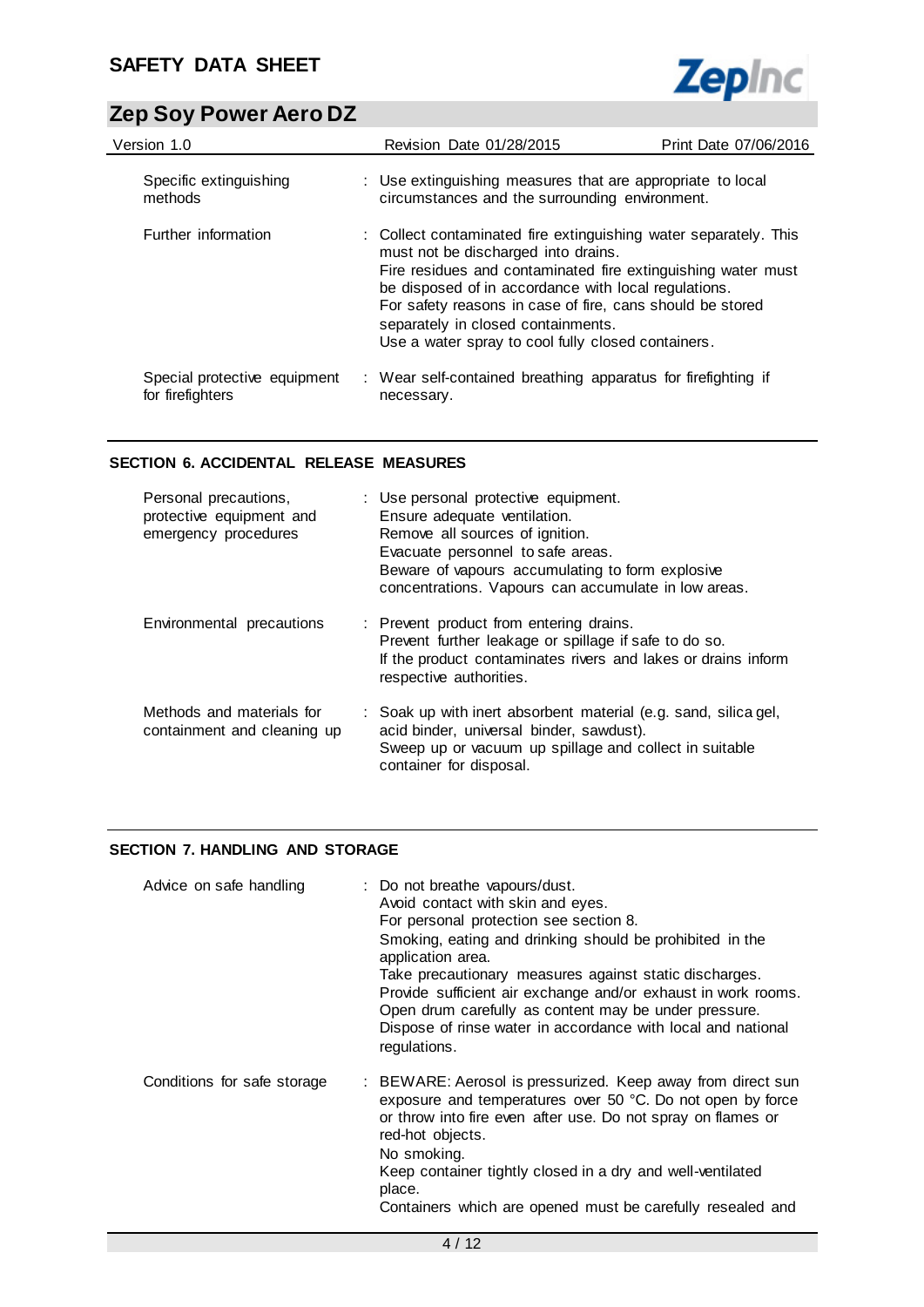

| Version 1.0        | Revision Date 01/28/2015                                                                                                                                               | Print Date 07/06/2016 |
|--------------------|------------------------------------------------------------------------------------------------------------------------------------------------------------------------|-----------------------|
|                    | kept upright to prevent leakage.<br>Observe label precautions.<br>Electrical installations / working materials must comply with<br>the technological safety standards. |                       |
| Materials to avoid | : Oxidizing agents                                                                                                                                                     |                       |

## **SECTION 8. EXPOSURE CONTROLS/PERSONAL PROTECTION**

| Components             | CAS-No.   | Value type<br>(Form of<br>exposure) | Control<br>parameters /<br>Permissible<br>concentration | <b>Basis</b>     |
|------------------------|-----------|-------------------------------------|---------------------------------------------------------|------------------|
| carbon dioxide         | 124-38-9  | <b>TWA</b>                          | 5,000 ppm                                               | <b>ACGIH</b>     |
|                        |           | <b>STEL</b>                         | 30,000 ppm                                              | <b>ACGIH</b>     |
|                        |           | <b>TWA</b>                          | 5,000 ppm<br>9,000 mg/m3                                | <b>NIOSH REL</b> |
|                        |           | <b>ST</b>                           | $\overline{30,000}$ ppm<br>54,000 mg/m3                 | <b>NIOSH REL</b> |
|                        |           | <b>TWA</b>                          | 5,000 ppm<br>9,000 mg/m3                                | OSHA Z-1         |
|                        |           | <b>TWA</b>                          | 10,000 ppm<br>18,000 mg/m3                              | OSHA P0          |
|                        |           | <b>STEL</b>                         | 30,000 ppm<br>54,000 mg/m3                              | OSHA P0          |
| 1,2,4-trimethylbenzene | 95-63-6   | <b>TWA</b>                          | 25 ppm<br>125 mg/m3                                     | NIOSH REL        |
| mesitylene             | 108-67-8  | <b>TWA</b>                          | 25 ppm<br>125 mg/m3                                     | <b>NIOSH REL</b> |
| 1,2,3-trimethylbenzene | 526-73-8  | <b>TWA</b>                          | 25 ppm<br>125 mg/m3                                     | <b>NIOSH REL</b> |
| xylenes                | 1330-20-7 | <b>TWA</b>                          | 100 ppm                                                 | <b>ACGIH</b>     |
|                        |           | <b>STEL</b>                         | 150 ppm                                                 | <b>ACGIH</b>     |
| cumene                 | 98-82-8   | <b>TWA</b>                          | 50 ppm                                                  | <b>ACGIH</b>     |
|                        |           | <b>TWA</b>                          | 50 ppm<br>245 mg/m3                                     | NIOSH REL        |
|                        |           | <b>TWA</b>                          | 50 ppm<br>245 mg/m3                                     | OSHA Z-1         |
|                        |           | <b>TWA</b>                          | 50 ppm<br>245 mg/m3                                     | OSHA P0          |

## **Components with workplace control parameters**

## **Personal protective equipment**

| Respiratory protection     | : In the case of vapour formation use a respirator with an<br>approved filter.<br>In the case of dust or aerosol formation use respirator with an<br>approved filter. |
|----------------------------|-----------------------------------------------------------------------------------------------------------------------------------------------------------------------|
| Hand protection<br>Remarks | : The suitability for a specific workplace should be discussed<br>with the producers of the protective gloves.                                                        |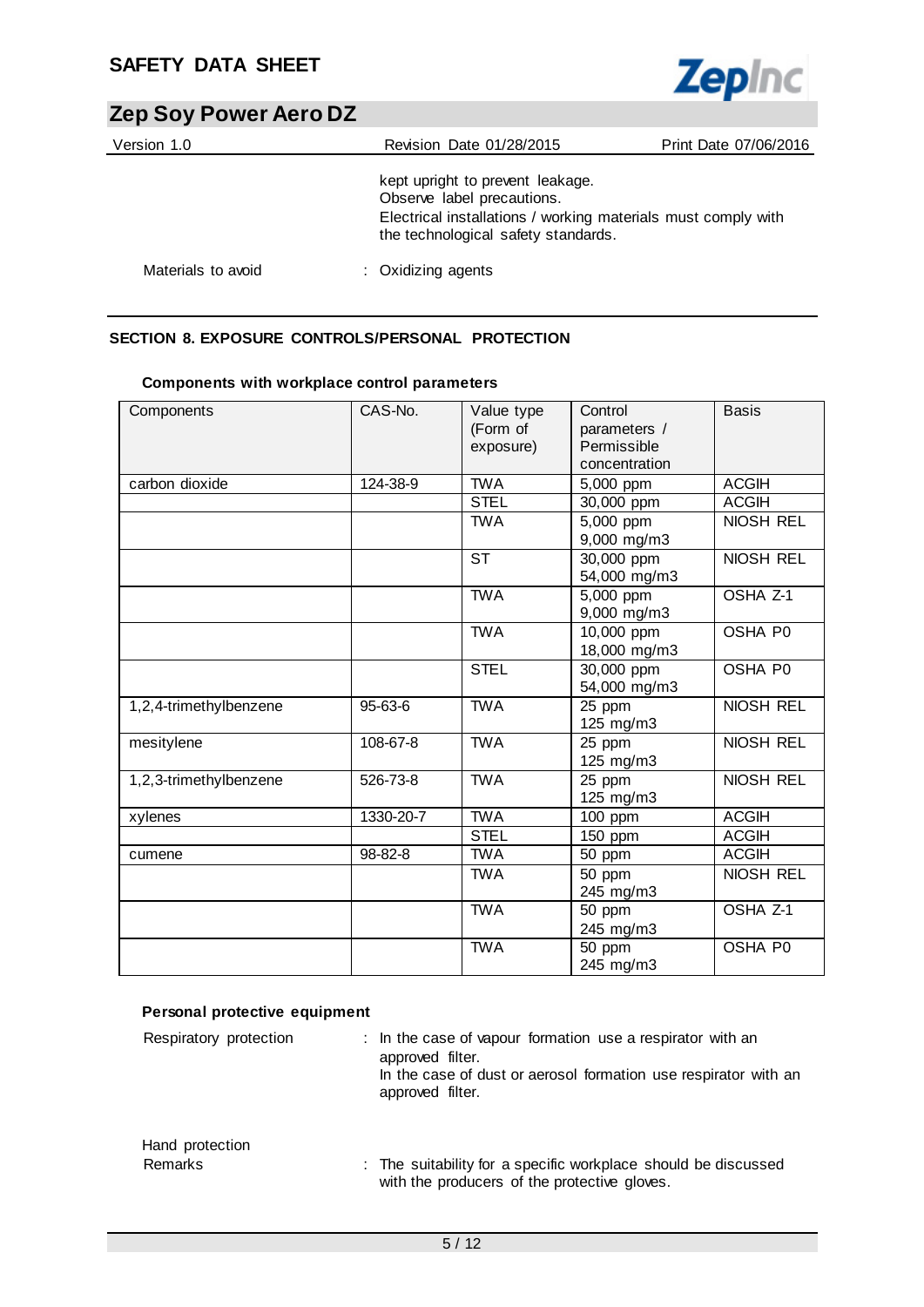

| Version 1.0              | Revision Date 01/28/2015                                                                                                                         | Print Date 07/06/2016 |
|--------------------------|--------------------------------------------------------------------------------------------------------------------------------------------------|-----------------------|
| Eye protection           | : Eye wash bottle with pure water<br>Tightly fitting safety goggles<br>Wear face-shield and protective suit for abnormal processing<br>problems. |                       |
| Skin and body protection | : impervious clothing<br>Choose body protection according to the amount and<br>concentration of the dangerous substance at the work place.       |                       |
| Hygiene measures         | : When using do not eat or drink.<br>When using do not smoke.<br>Wash hands before breaks and at the end of workday.                             |                       |

## **SECTION 9. PHYSICAL AND CHEMICAL PROPERTIES**

| Appearance                                 | Aerosol containing a compressed gas |
|--------------------------------------------|-------------------------------------|
| Colour                                     | clear, yellow                       |
| Odour                                      | solvent-like                        |
| Odour Threshold                            | no data available                   |
| pH                                         | not applicable                      |
| Melting point/freezing point               | not applicable                      |
| Boiling point                              | $>160$ °C                           |
| Flash point                                |                                     |
|                                            | no data available                   |
| Evaporation rate                           | no data available                   |
| Upper explosion limit                      | no data available<br>÷              |
| Lower explosion limit                      | no data available<br>÷.             |
| Vapour pressure                            | no data available                   |
| Relative vapour density                    | no data available                   |
| Density                                    | $0.88$ g/cm3                        |
| Solubility(ies)                            |                                     |
| Water solubility                           | emulsifiable                        |
| Solubility in other solvents               | not determined                      |
|                                            |                                     |
| Partition coefficient: n-<br>octanol/water | no data available                   |
| Auto-ignition temperature                  | not determined<br>÷.                |
| Thermal decomposition                      | no data available<br>÷.             |
| Viscosity                                  |                                     |
|                                            |                                     |
| Viscosity, kinematic                       | no data available                   |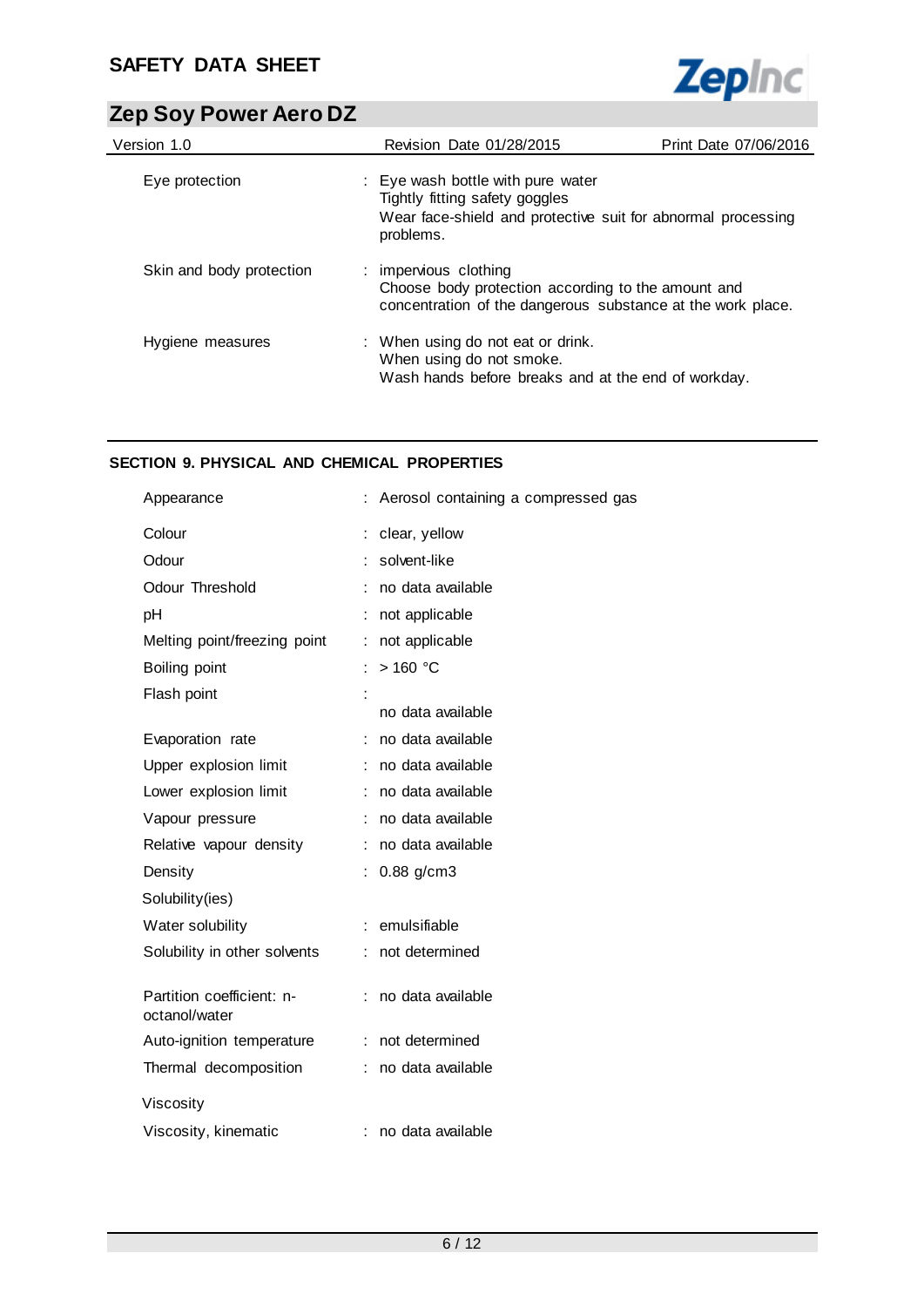

Version 1.0 Revision Date 01/28/2015 Print Date 07/06/2016

#### **SECTION 10. STABILITY AND REACTIVITY**

| Reactivity                            | : Stable                                          |
|---------------------------------------|---------------------------------------------------|
| Chemical stability                    | : Stable under normal conditions.                 |
| Possibility of hazardous<br>reactions | : Vapours may form explosive mixture with air.    |
| Conditions to avoid                   | : Heat, flames and sparks.                        |
| Incompatible materials                | : Oxidizing agents                                |
| Hazardous decomposition<br>products   | : Organic Substances<br>Carbon oxides<br>Methanol |

## **SECTION 11. TOXICOLOGICAL INFORMATION**

#### **Acute toxicity**

| <b>Product:</b>           |                                                                                                                           |
|---------------------------|---------------------------------------------------------------------------------------------------------------------------|
| Acute oral toxicity       | : Acute toxicity estimate : $>$ 5,000 mg/kg<br>Method: Calculation method                                                 |
| Acute inhalation toxicity | : Acute toxicity estimate : $> 10$ mg/l<br>Exposure time: 4 h<br>Test atmosphere: dust/mist<br>Method: Calculation method |

#### **Components:**

| Alcohols, C9-11, ethoxylated: |                                |  |
|-------------------------------|--------------------------------|--|
| Acute oral toxicity           | : LD50 Oral rat: $1,400$ mg/kg |  |

### **Skin corrosion/irritation**

## **Product:**

Remarks: Irritating to skin.

## **Serious eye damage/eye irritation**

#### **Product:**

Remarks: May cause irreversible eye damage.

#### **Respiratory or skin sensitisation**

no data available

## **Germ cell mutagenicity**

no data available

#### **Carcinogenicity**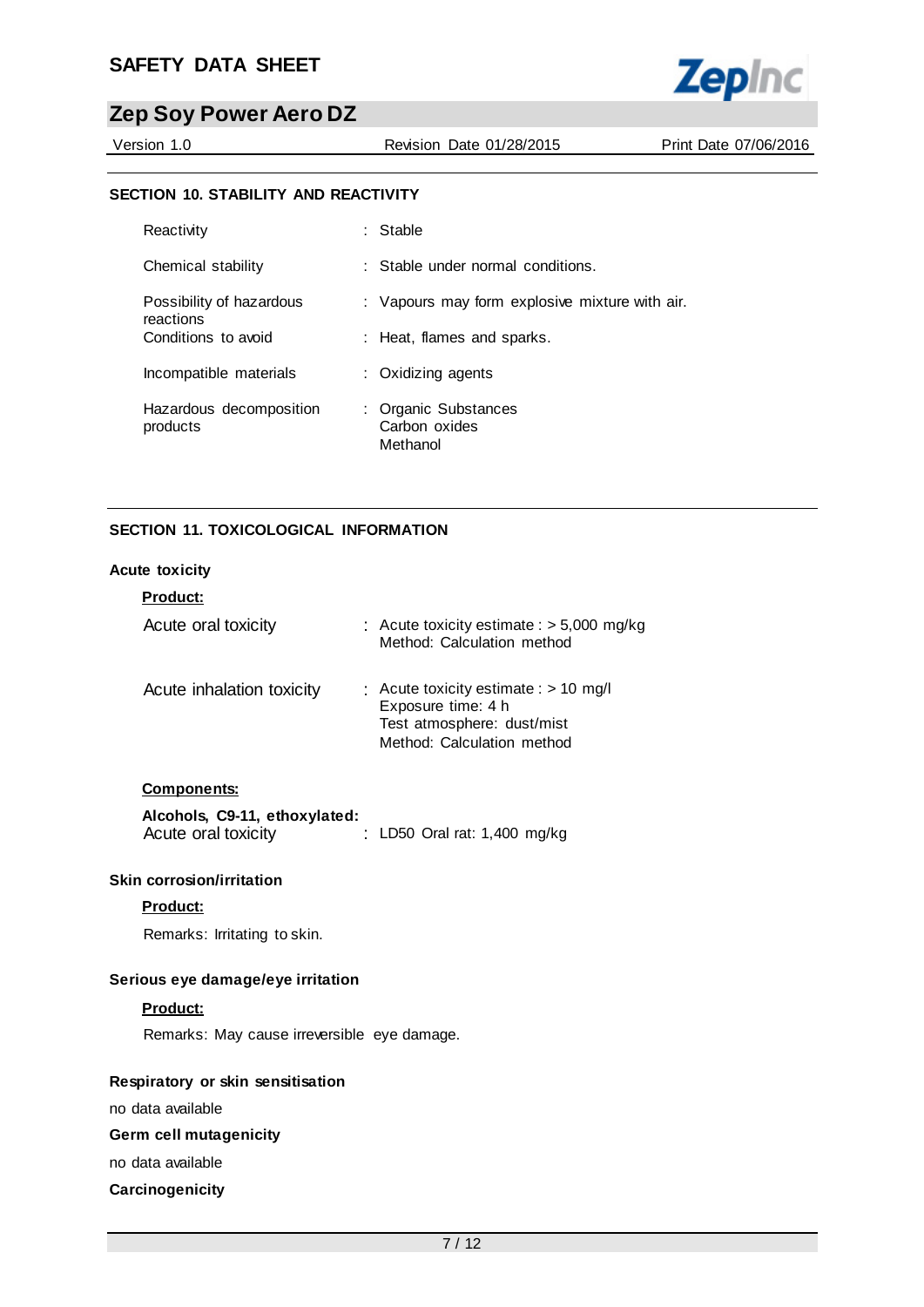

Version 1.0 Revision Date 01/28/2015 Print Date 07/06/2016

no data available

#### **Reproductive toxicity**

no data available

**Distillates (petroleum), hydrotreated light: Alcohols, C9-11, ethoxylated: carbon dioxide: 1,2,4-trimethylbenzene: mesitylene: 1,2,3-trimethylbenzene: Alcohols, C12-16, ethoxylated:**

#### **STOT - single exposure**

no data available

#### **STOT - repeated exposure**

no data available

#### **Aspiration toxicity**

no data available

#### **Further information**

**Product:**

Remarks: no data available

Remarks: no data available

#### **Components:**

**Distillates (petroleum), hydrotreated light:** Remarks: no data available

#### **SECTION 12. ECOLOGICAL INFORMATION**

#### **Ecotoxicity**

no data available

**Persistence and degradability**

no data available **Bioaccumulative potential**

#### **Product:**

Partition coefficient: n-: Remarks: no data available octanol/water

#### **Mobility in soil**

no data available

#### **Other adverse effects**

no data available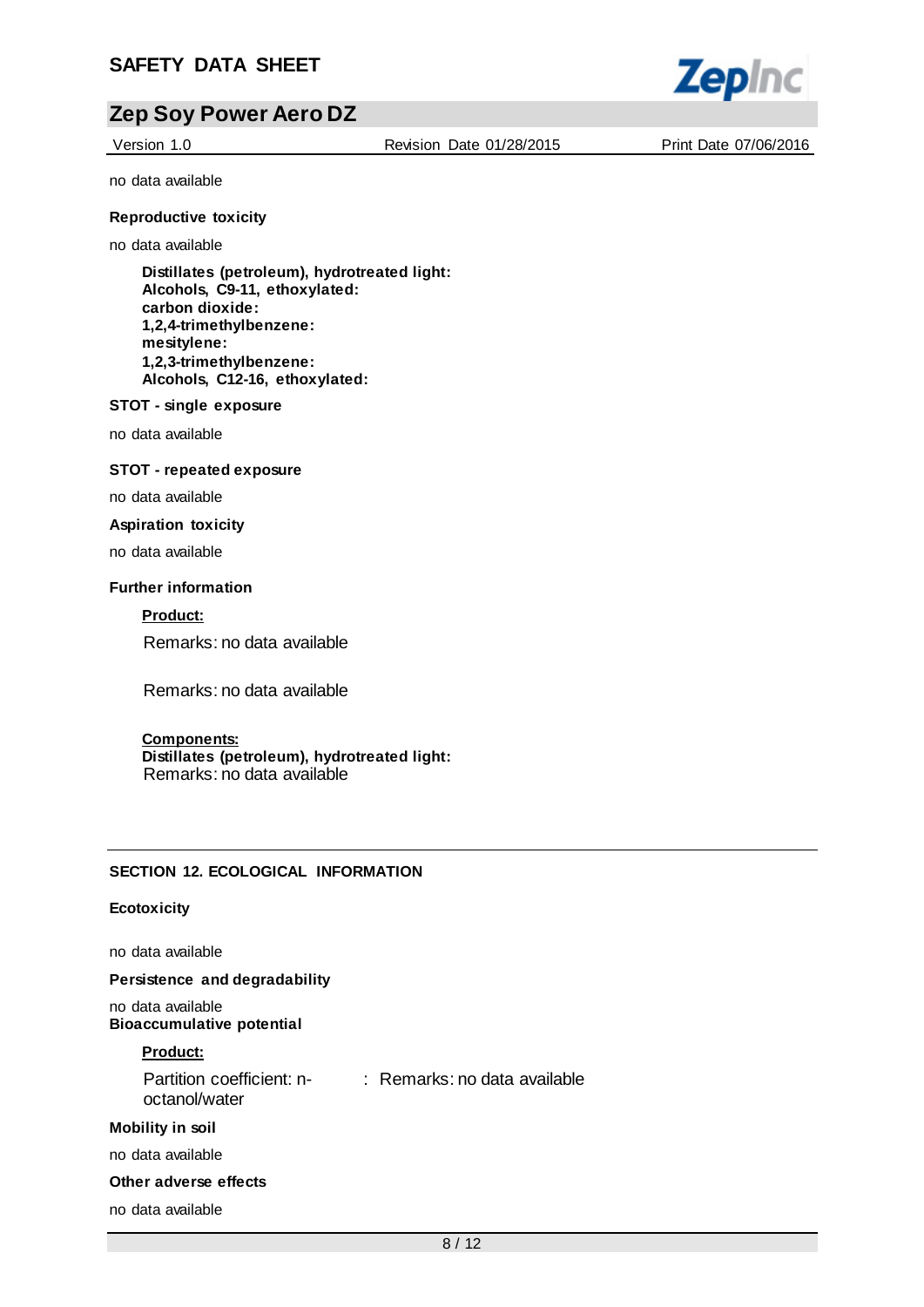

| Version 1.0                                                        | Revision Date 01/28/2015                                                                                                                                                       | Print Date 07/06/2016 |
|--------------------------------------------------------------------|--------------------------------------------------------------------------------------------------------------------------------------------------------------------------------|-----------------------|
| <u>Product:</u>                                                    |                                                                                                                                                                                |                       |
| Regulation                                                         | 40 CFR Protection of Environment; Part 82 Protection of<br>Stratospheric Ozone - CAA Section 602 Class I<br><b>Substances</b>                                                  |                       |
| <b>Remarks</b>                                                     | This product neither contains, nor was manufactured<br>with a Class I or Class II ODS as defined by the U.S.<br>Clean Air Act Section 602 (40 CFR 82, Subpt. A, App.A<br>+ B). |                       |
| Additional ecological<br>information                               | : no data available                                                                                                                                                            |                       |
|                                                                    | An environmental hazard cannot be excluded in the<br>event of unprofessional handling or disposal., Toxic to<br>aquatic life with long lasting effects.                        |                       |
| <b>Components:</b><br>Distillates (petroleum), hydrotreated light: |                                                                                                                                                                                |                       |
| Additional ecological                                              | : no data available                                                                                                                                                            |                       |

## **SECTION 13. DISPOSAL CONSIDERATIONS**

information

| Disposal methods       |                                                                                                                                                                                                                          |
|------------------------|--------------------------------------------------------------------------------------------------------------------------------------------------------------------------------------------------------------------------|
| Waste from residues    | : The product should not be allowed to enter drains, water<br>courses or the soil.<br>Do not contaminate ponds, waterways or ditches with<br>chemical or used container.<br>Send to a licensed waste management company. |
| Contaminated packaging | : Empty remaining contents.<br>Dispose of as unused product.<br>Do not re-use empty containers.<br>Do not burn, or use a cutting torch on, the empty drum.                                                               |

## **SECTION 14. TRANSPORT INFORMATION**

## **International regulation**

| <b>IATA-DGR</b>                             |                       |
|---------------------------------------------|-----------------------|
| UN/ID No.                                   | 1950                  |
| Proper shipping name                        | : Aerosols, flammable |
| Class                                       | $\therefore$ 2.1      |
| Packing group                               | : Not Assigned        |
| Labels                                      | : 2.1                 |
| Packing instruction (cargo<br>aircraft)     | : 203                 |
| Packing instruction<br>(passenger aircraft) | : 203                 |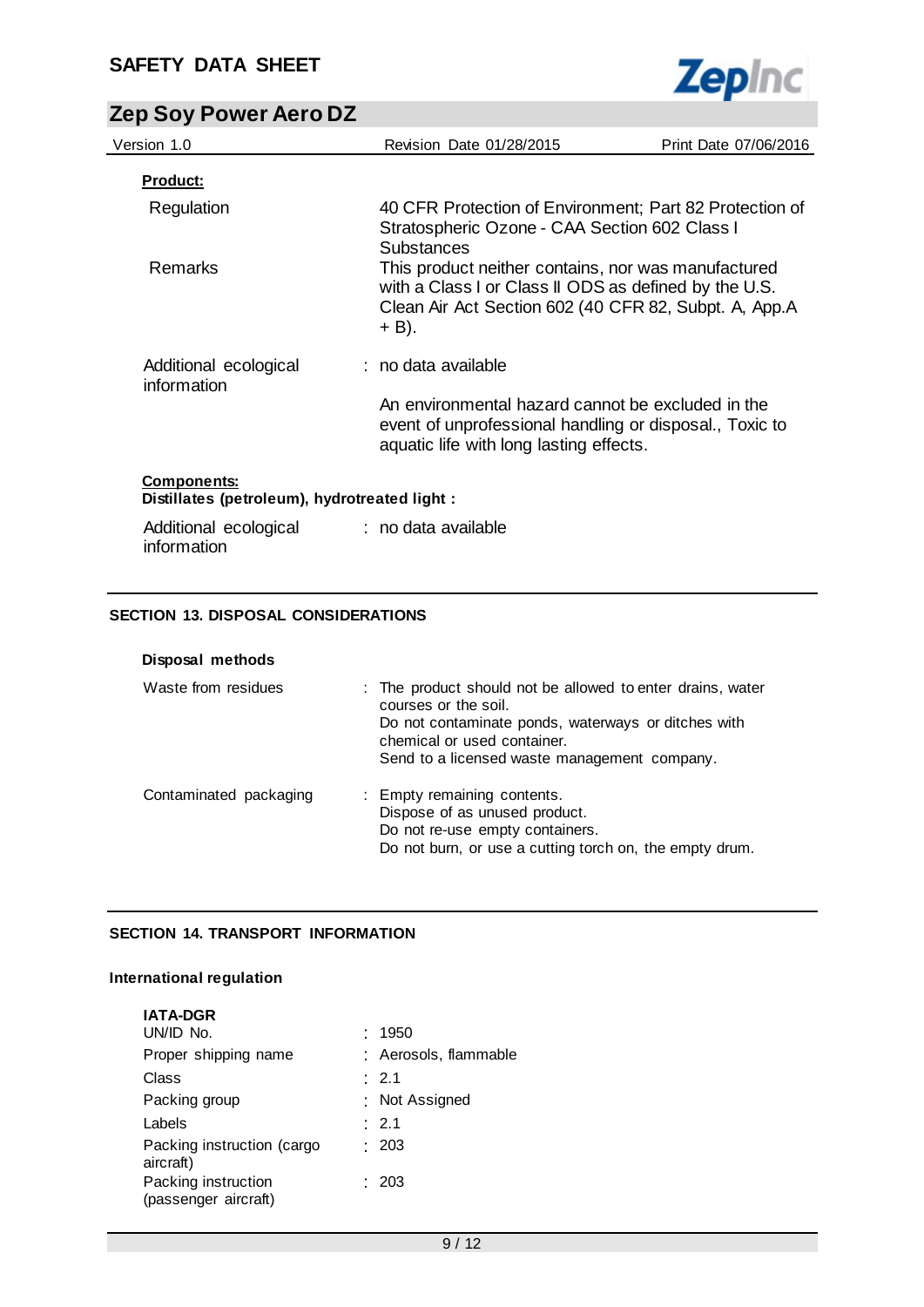

Version 1.0 Revision Date 01/28/2015 Print Date 07/06/2016

| <b>IMDG-Code</b>     |                |
|----------------------|----------------|
| UN number            | .1950          |
| Proper shipping name | · AEROSOLS     |
| Class                | $\cdot$ 2.1    |
| Packing group        | : Not Assigned |
| Labels               | $\cdot$ 2.1    |
| EmS Code             | : F-D, S-U     |
| Marine pollutant     | no             |

## **Transport in bulk according to Annex II of MARPOL 73/78 and the IBC Code**

Not applicable for product as supplied.

#### **National Regulations**

| .1950            |
|------------------|
| : Aerosols       |
| $\therefore$ 2.1 |
| : Not Assigned   |
| $\therefore$ 2.1 |
| : 126            |
| no               |
|                  |

#### **Special precautions for user**

not applicable

## **SECTION 15. REGULATORY INFORMATION**

### **EPCRA - Emergency Planning and Community Right-to-Know Act**

#### **CERCLA Reportable Quantity**

| Components | CAS-No. | Component RQ  <br>(lbs) | Calculated product RQ<br>(lbs) |
|------------|---------|-------------------------|--------------------------------|
| benzene    | 71-43-2 |                         |                                |

\*: Calculated RQ exceeds reasonably attainable upper limit.

#### **SARA 304 Extremely Hazardous Substances Reportable Quantity**

This material does not contain any components with a section 304 EHS RQ.

| SARA 311/312 Hazards | : Fire Hazard                                                                     |
|----------------------|-----------------------------------------------------------------------------------|
|                      | Sudden Release of Pressure Hazard<br>Acute Health Hazard<br>Chronic Health Hazard |
|                      |                                                                                   |

#### **SARA 302** : SARA 302: No chemicals in this material are subject to the reporting requirements of SARA Title III, Section 302.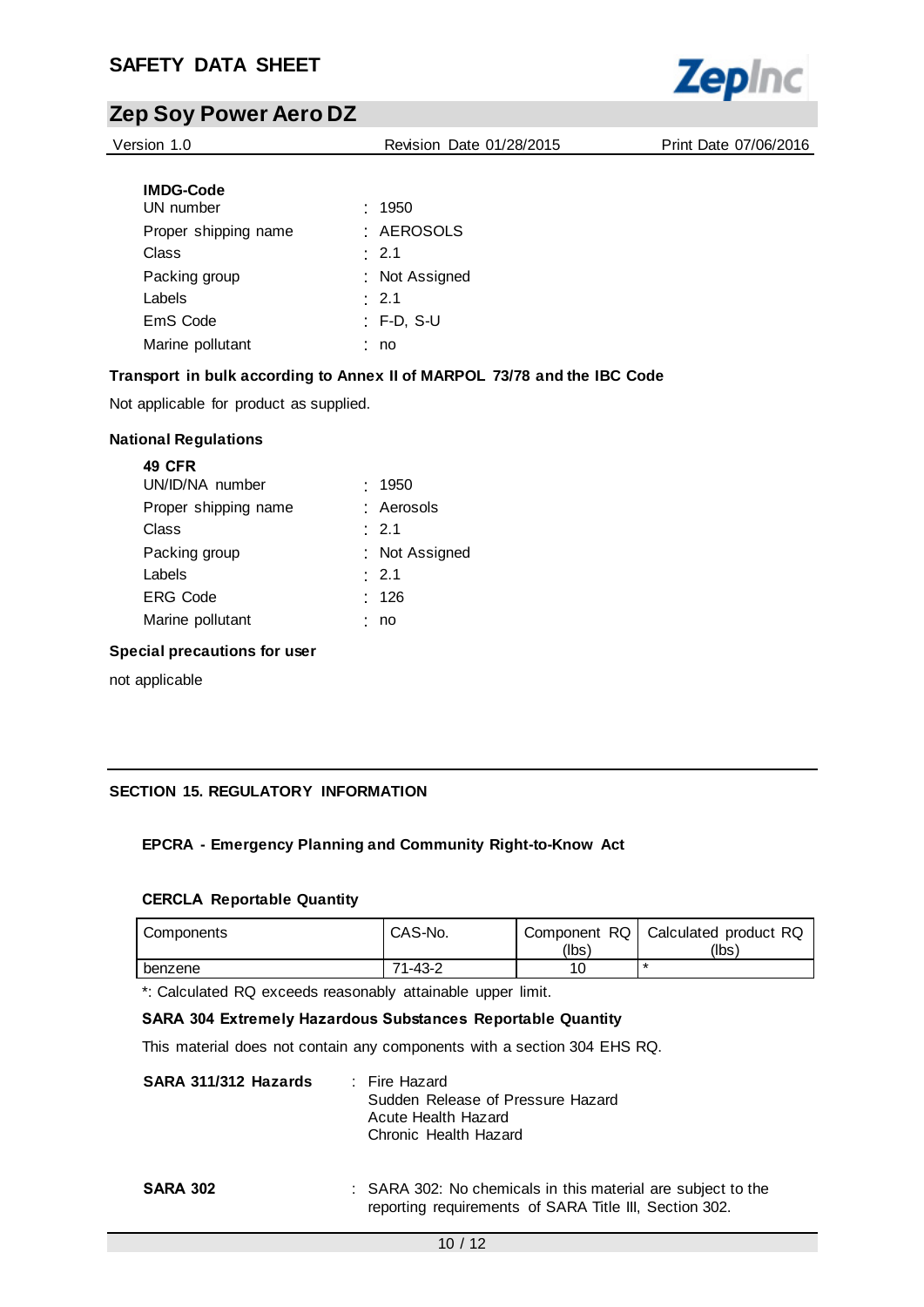

| Version 1.0               | <b>Revision Date 01/28/2015</b>                                                                           |               | Print Date 07/06/2016 |
|---------------------------|-----------------------------------------------------------------------------------------------------------|---------------|-----------------------|
| <b>SARA 313</b>           | : The following components are subject to reporting levels<br>established by SARA Title III, Section 313: |               |                       |
|                           | 1,2,4-trimethylbenzene                                                                                    | 95-63-6       | 2.5082 %              |
| <b>California Prop 65</b> | WARNING! This product contains a chemical known to the<br>State of California to cause cancer.            |               |                       |
| cumene                    |                                                                                                           | $98 - 82 - 8$ |                       |
| benzene                   |                                                                                                           | 71-43-2       |                       |
|                           | WARNING: This product contains a chemical known to the                                                    |               |                       |
|                           | State of California to cause birth defects or other reproductive<br>harm.                                 |               |                       |
| toluene                   |                                                                                                           | 108-88-3      |                       |
| benzene                   |                                                                                                           | $71 - 43 - 2$ |                       |
|                           | The components of this product are reported in the following inventories:                                 |               |                       |

| TSCA<br>DSL  | On TSCA Inventory<br>This product contains one or several components that are not on the<br>Canadian DSL nor NDSL. |
|--------------|--------------------------------------------------------------------------------------------------------------------|
| <b>AICS</b>  | On the inventory, or in compliance with the inventory                                                              |
| NZIoC        | Not in compliance with the inventory                                                                               |
| <b>PICCS</b> | Not in compliance with the inventory                                                                               |
| IECSC        | Not in compliance with the inventory                                                                               |

#### **Inventory Acronym and Validity Area Legend:**

AICS (Australia), DSL (Canada), IECSC (China), REACH (European Union), ENCS (Japan), ISHL (Japan), KECI (Korea), NZIoC (New Zealand), PICCS (Philippines), TSCA (USA)

### **SECTION 16. OTHER INFORMATION**



## OSHA GHS Label Information: